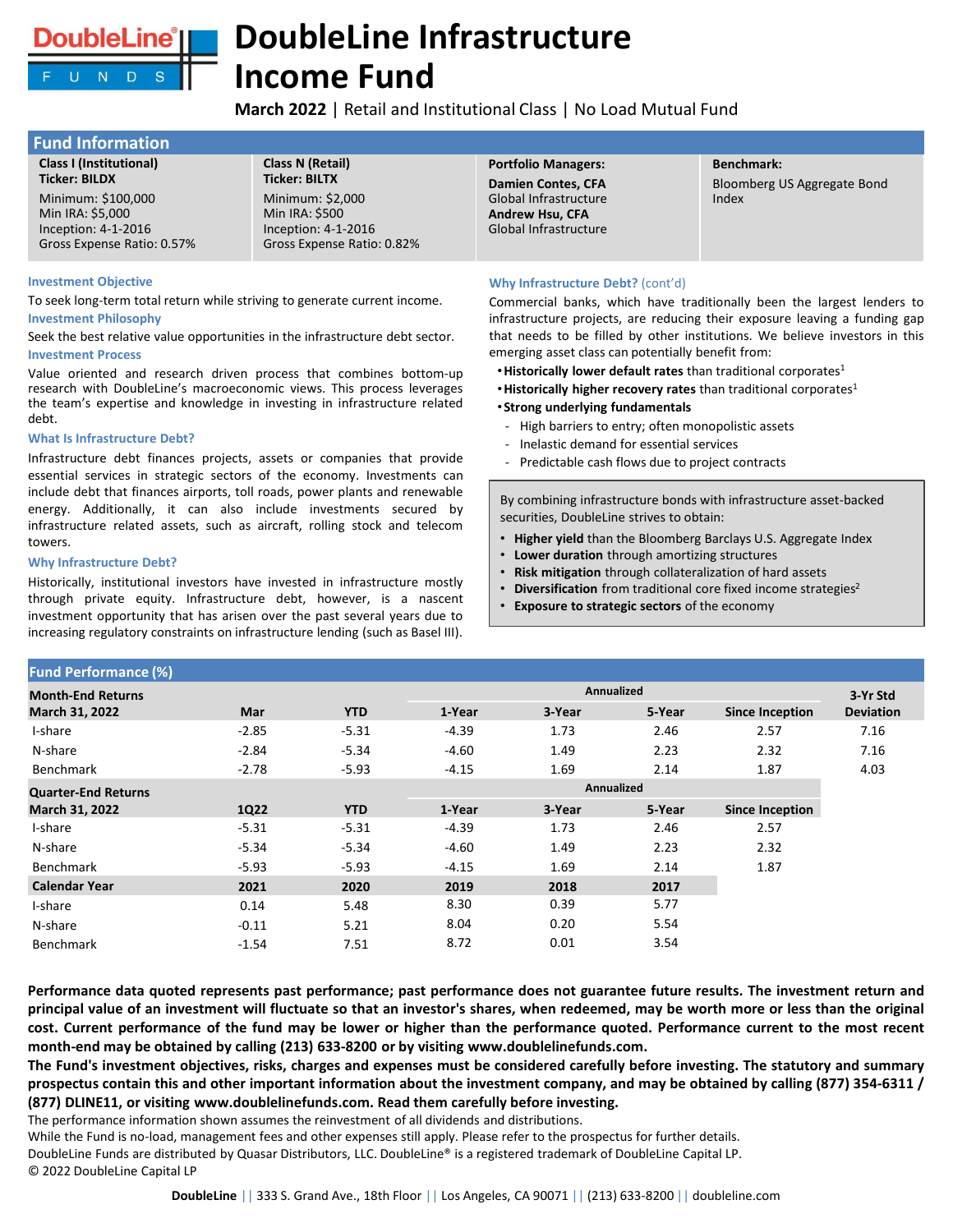

# **DoubleLine Infrastructure Income Fund**

**March 2022** | Retail and Institutional Class | No Load Mutual Fund

## **Portfolio Managers**



**Damien Contes, CFA**  Portfolio Manager, Global Infrastructure



**Andrew Hsu, CFA**  Portfolio Manager, Global Infrastructure

### **About DoubleLine**

**Industry Breakdown (%)**

Founded in 2009, DoubleLine's portfolio managers have worked together for an average of 15 years and have over 23 years average industry experience.

## **Statistics as of March 31, 2022**

### **Portfolio Characteristics**

| # of Issues                         | 119           |
|-------------------------------------|---------------|
| <b>Ending Market Value</b>          | \$523,724,176 |
| <b>Market Price</b>                 | \$96.05       |
| Duration                            | 3.64          |
| Weighted Avg Life                   | 5.12          |
|                                     |               |
| Sector Breakdown (%)                |               |
| <b>Asset-Backed Securities</b>      | 53.29         |
| <b>Investment Grade Corporates</b>  | 34.25         |
| <b>Emerging Markets</b>             | 6.59          |
| <b>High Yield Corporates</b>        | 0.71          |
| Cash                                | 5.17          |
| Total                               | 100.00        |
|                                     |               |
| Duration Breakdown (%)              |               |
| Less than 1                         | 11.33         |
| 1 to 3 years                        | 22.21         |
| 3 to 5 years                        | 37.21         |
| 5 to 7 years                        | 16.93         |
| 7 to 10 years                       | 5.03          |
| 10+ years                           | 2.13          |
| Cash                                | 5.17          |
| Total                               | 100.00        |
| <b>Credit Quality Breakdown (%)</b> |               |
| AAA                                 | 1.18          |
| AA                                  | 1.08          |
| А                                   | 44.61         |
| BBB                                 | 44.21         |
| ВB                                  | 3.75          |
| <b>B</b> and Below                  | 0.00          |
| <b>Unrated Securities</b>           | 0.00          |
| Cash                                | 5.17          |
| Total                               | 100.00        |

| Country Breakdown (%)       |        |
|-----------------------------|--------|
| <b>United States</b>        | 80.81  |
| Australia                   | 3.33   |
| Chile                       | 2.28   |
| Peru                        | 2.02   |
| Canada                      | 1.65   |
| Ireland                     | 1.45   |
| Mexico                      | 0.77   |
| <b>United Arab Emirates</b> | 0.73   |
| Israel                      | 0.72   |
| India                       | 0.68   |
| China                       | 0.28   |
| Panama                      | 0.11   |
| Cash & Accrued              | 5.17   |
| Total                       | 100.00 |
| Top 10 Holdings (%)         |        |
| AMT 4.4 02/15/26            | 2.20   |
| T4.312/15/42                | 2.13   |
| APAAU 4 1/4 07/15/27        | 2.06   |
| SXL 3.9 07/15/26            | 1.97   |
| D 3 3/8 04/01/30            | 1.93   |
| TMUS 3 7/8 04/15/30         | 1.92   |
| SO 3.704/30/30              | 1.92   |
| EQIX 2.15 07/15/30          | 1.92   |

| Renew              | 13.29  |
|--------------------|--------|
| Aircraft           | 12.61  |
| Electric           | 10.44  |
| Telecom            | 9.36   |
| Container          | 8.64   |
| Rail               | 6.43   |
| Wireless           | 6.15   |
| Cash & Accrued     | 5.17   |
| Midstream          | 4.79   |
| Wirelines          | 4.01   |
| Transportation     | 4.00   |
| <b>Natural Gas</b> | 3.94   |
| <b>Utilities</b>   | 2.59   |
| Eetc               | 1.98   |
| Technology         | 1.92   |
| <b>Other Reits</b> | 1.73   |
| Airport            | 1.27   |
| Oil/Gas            | 0.98   |
| Transmission       | 0.39   |
| Airlines           | 0.33   |
| Total              | 100.00 |

Sector Allocations are subject to change at any time and should not be considered a recommendation to buy or sell any security. Portfolio holdings generally are made available fifteen days after month-end by calling (877) DLine11. The source for the information in this report is DoubleLine Capital, which maintains its data on a trade date basis.

**SEC 30-Day Yield (%) I-Share N-Share** Gross 2.68 2.36 Net<sup>1</sup> 2.68 2.36

VZ 3.15 03/22/30 1.88 NI 3.6 05/01/30 1.88 **Total 19.80** 

Past performance does not guarantee future results. Mutual fund investing involves risk; Principal loss is possible.